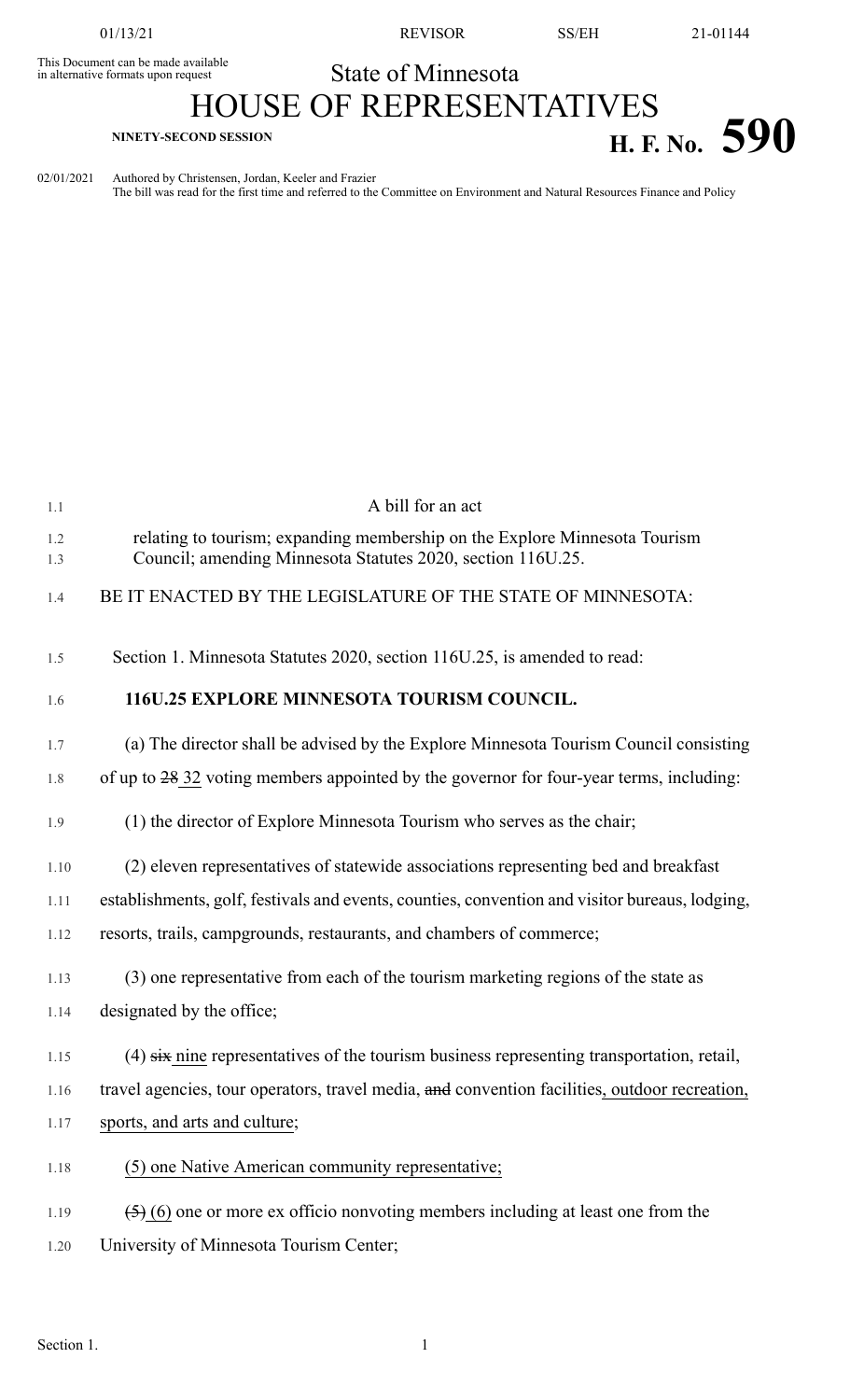2.1  $(6)$  (7) four legislators, two from each house, one each from the two largest political 2.2 party caucuses in each house, appointed according to the rules of the respective houses; and 2.3  $(7)(8)$  other persons, if any, as designated from time to time by the governor. 2.4 (b) The council shall act to serve the broader interests of tourism in Minnesota by 2.5 promoting activities that support, maintain, and expand the state's domestic and international 2.6 travel market, thereby generating increased visitor expenditures, tax revenue, and 2.7 employment. 2.8 (c) Filling of membership vacancies is as provided in section 15.059. The terms of 2.9 one-half of the members shall be coterminous with the governor and the terms of the 2.10 remaining one-half of the members shall end on the first Monday in January one year after 2.11 the terms of the other members. Members may serve until their successors are appointed 2.12 and qualify. Members are not compensated. A member may be reappointed. 2.13 (d) The council shall meet at least four times per year and at other times determined by 2.14 the council. 2.15 (e) If compliance with section 13D.02 is impractical, the Explore Minnesota Tourism 2.16 Council may conduct a meeting of its members by telephone or other electronic means so 2.17 long as the following conditions are met: 2.18 (1) all members of the council participating in the meeting, wherever their physical 2.19 location, can hear one another and can hear all discussion and testimony; 2.20 (2) members of the public present at the regular meeting location of the council can hear 2.21 clearly all discussion and testimony and all votes of members of the council and, if needed, 2.22 receive those services required by sections 15.44 and 15.441; 2.23 (3) at least one member of the council is physically present at the regular meeting location; 2.24 and 2.25 (4) all votes are conducted by roll call, so each member's vote on each issue can be 2.26 identified and recorded. 2.27 (f) Each member of the council participating in a meeting by telephone or other electronic 2.28 means is considered present at the meeting for purposes of determining a quorum and 2.29 participating in all proceedings. 2.30 (g) If telephone or other electronic means is used to conduct a meeting, the council, to

2.31 the extent practical, shall allow a person to monitor the meeting electronically from a remote